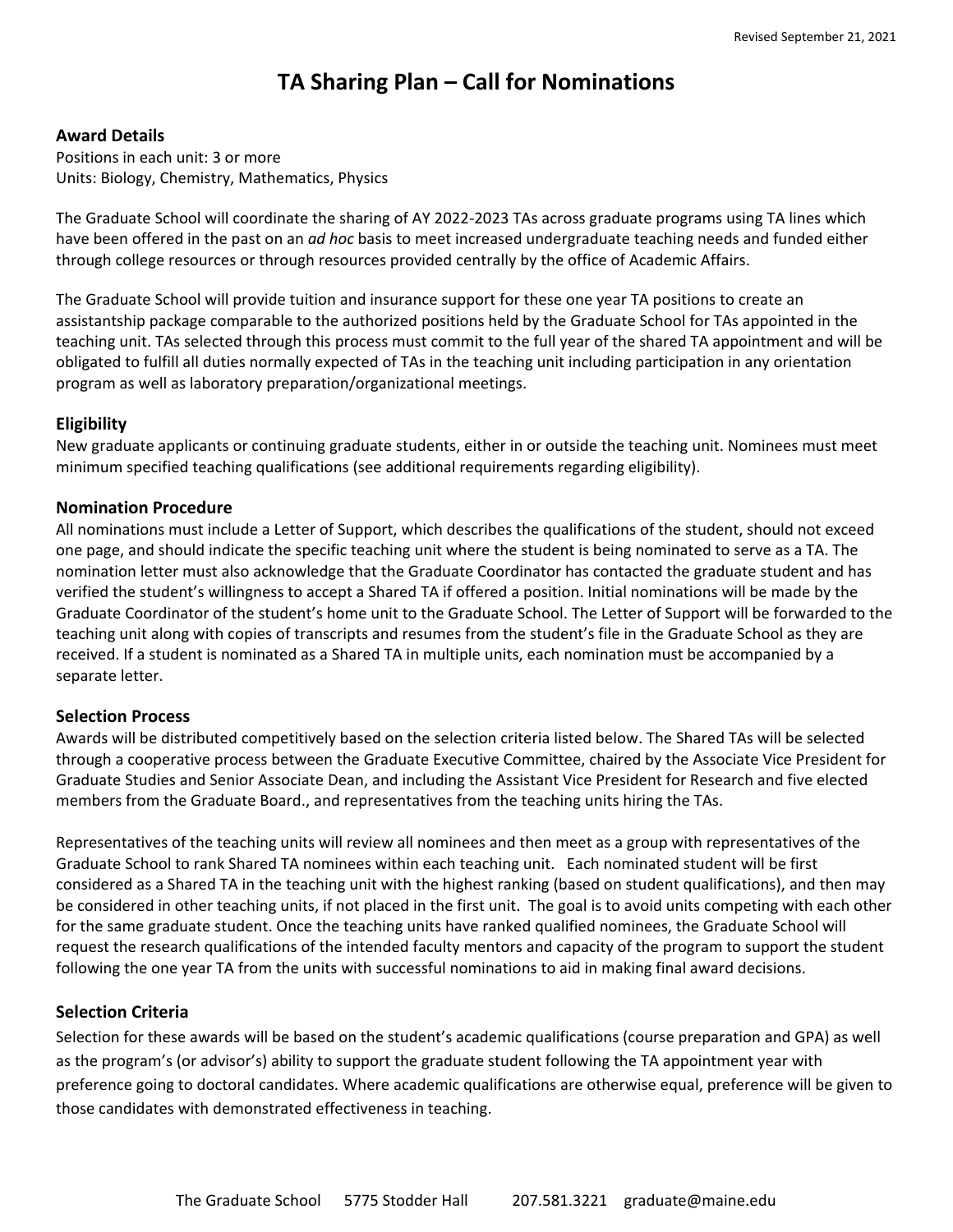#### **Nominating Unit Deadline**

All nominations must be submitted by the Unit's Graduate Coordinator to Debbi Clements ‐ debbi.clements@maine.edu with the subject line "Shared TA Nomination." The early nomination deadline for continuing graduate students is **Friday, December 10, 2021 at 4:30PM EST**. The later nomination deadline for continuing graduate students and new applicants is **Friday, February 4, 2022 at 4:30PM EST**. Students or advisors must contact the Graduate Coordinator of their unit for internal nomination deadlines. The early deadline for continuing students is intended to provide the teaching departments with a pool of qualified students from which to make TA assignments, although decisions may be deferred to the second deadline on some candidates.

#### **Notification**

Continuing graduate students who are selected as shared TAs after the early deadline will be announced no later than Friday, January 21, 2022, to the student's advisor, graduate program coordinator, and the teaching unit. Students selected as shared TAs after the second deadline will be announced by Friday, March 25, 2022, to the student's advisor, graduate program coordinator, and the teaching unit. Teaching units will send TA appointment letters to the selected students outlining the responsibilities of the TA and terms of appointment. **Students accepting Shared TA appointments** may not accept other assistantship offers after June 15. This restriction will be stated in the TA appointment letter **which requires the student's formal acceptance of the terms.**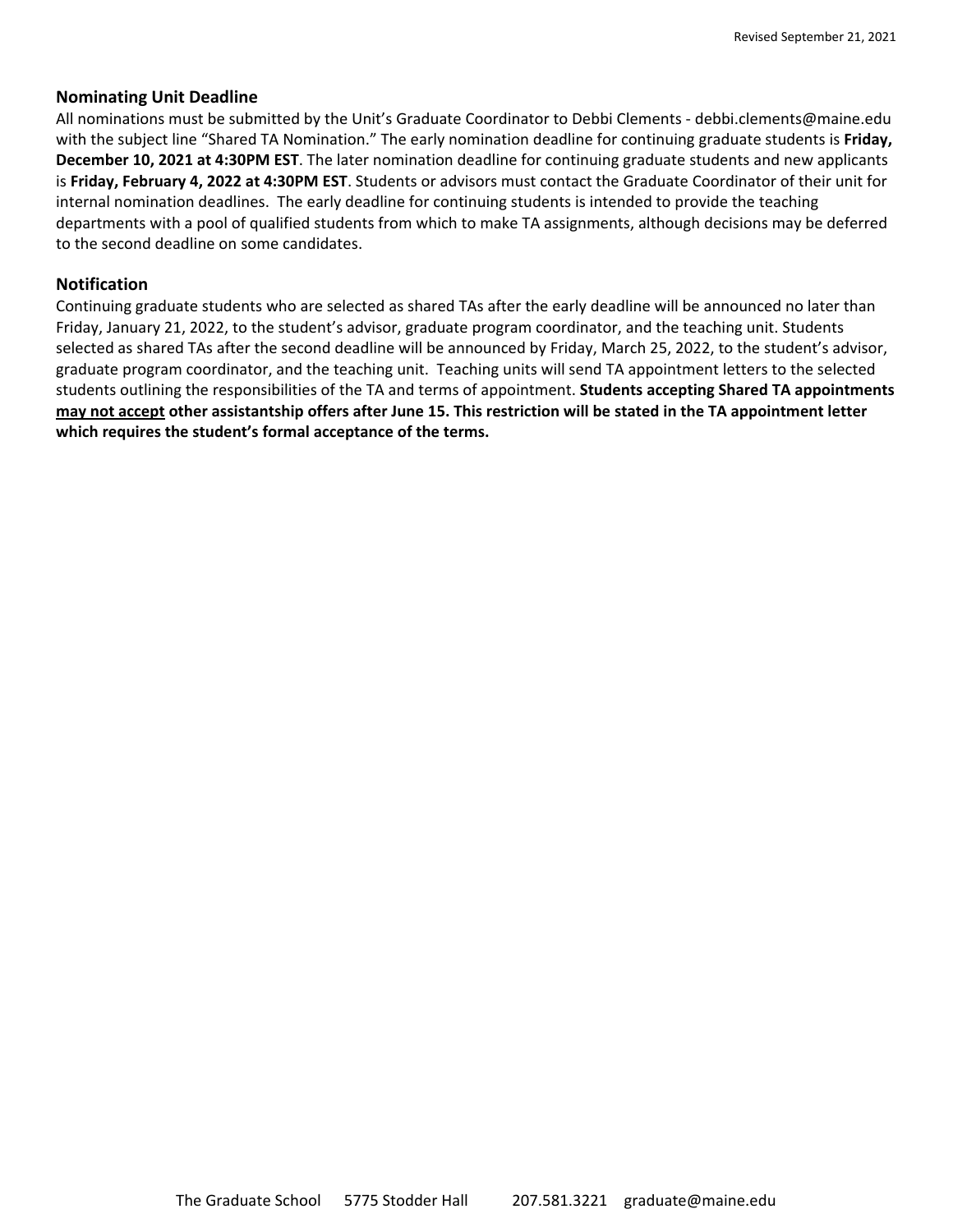### **Department of Biology Teaching Assistant**

### **BIO 100 – Basic Biology**

#### **Course Description**

An introduction to the following fundamental topics in biology: the structure and function of cells, the molecular basis and mechanisms of genetic inheritance, concepts in evolution, mechanisms of metabolism, and ecology. Open to students in all colleges, but limited to students in programs requiring this course or intending to take additional biology courses.

#### **Required Academic Background**

- Life science undergraduate degree, or enrollment in a life science graduate program
- Familiarity with basic laboratory equipment
- Ability to foster a collaborative learning environment, including providing constructive criticism when needed
- Basic knowledge of statistics and previous teaching experience are preferred, but not necessary

#### **Duties and Responsibilities**

- Being in charge of three lab sections, each of which is two hours long and hosts 16‐18 students
- Responsible for lab‐specific instruction and communication with own students
- Grading lab reports, weekly lab presentations, poster presentation, and poster oral exam
- Maintaining regular weekly office hours (60 min)
- Reading the lab manual and preparing their own teaching notes for lab
- Proctoring lecture exams that occur outside of class time, as their schedule permits
- Proctoring one final exam during Finals Week
- Attending weekly meetings for 60 minutes to prepare for upcoming week's labs
- Participating in grading calibration sessions twice during semester
- Completing the annual general safety training web course, as well as the on‐site area specific safety training and spill response training
- All TAs are strongly encouraged to attend BIO 100 lectures; beginning TAs are also encouraged to observe more experienced TAs in lab
- TAs are not responsible for lab set up or breakdown but may be asked to fill in for missing colleagues, with sufficient notice

#### **Additional Information**

Applicants for this position may also be considered for teaching assistantships in 300‐ and 400‐level courses, based on their qualifications and on current teaching needs. No separate application is necessary.

# **BIO 200 – Biology of Organisms**

#### **Course Description**

An introduction to functions (physiology) and structures (anatomy, morphology) of animals and plants stressing basic physiological processes and adaptations to the environment. Equal attention is given to plants and animals.

#### **Required Academic Background**

- Life science undergraduate degree, or enrollment in a life science graduate program
- Familiarity with basic laboratory equipment
- Ability to foster a collaborative learning environment, including providing constructive criticism when needed
- Basic knowledge of statistics and previous teaching experience are preferred, but not necessary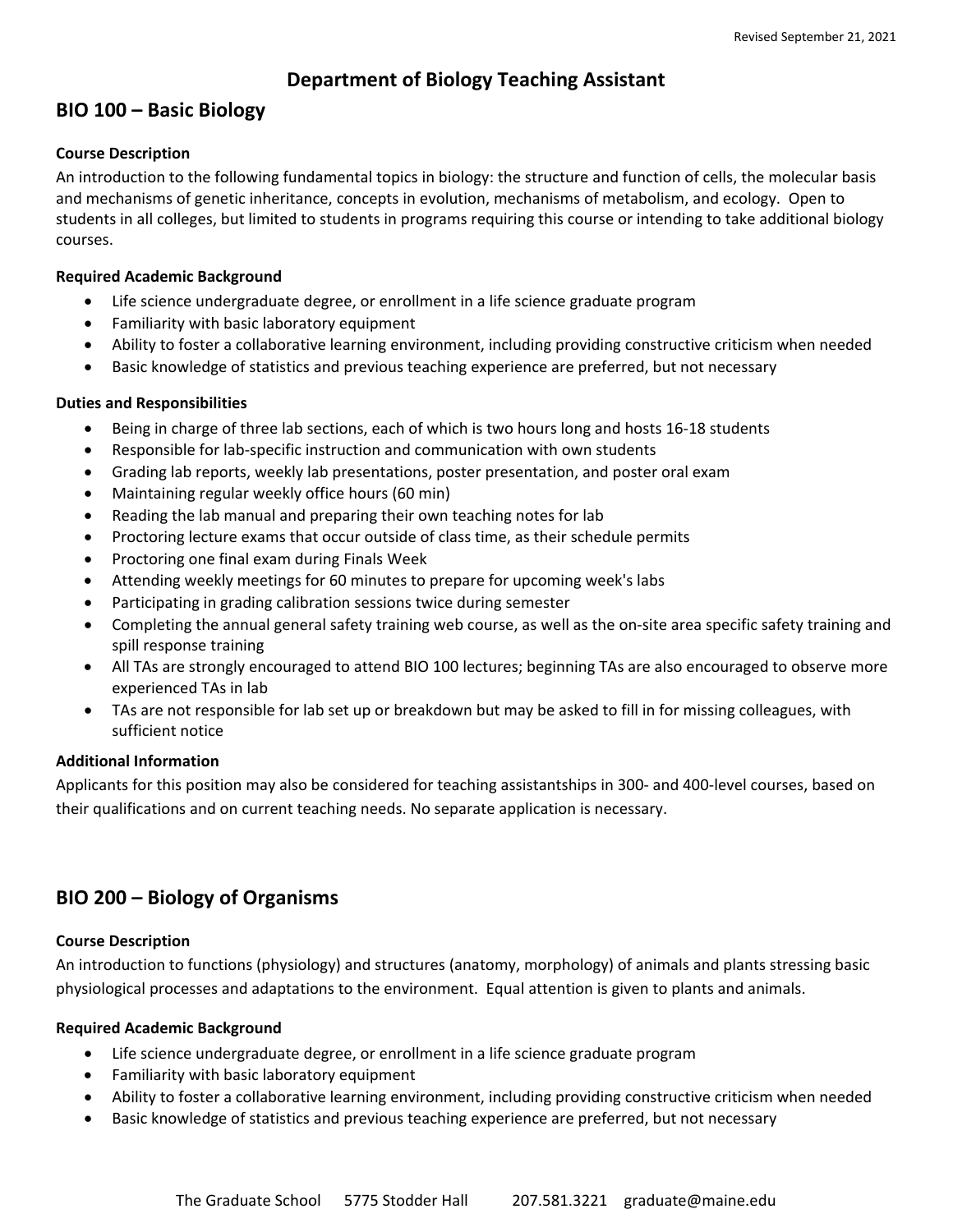#### **Duties and Responsibilities**

- Being in charge of two lab sections, each of which is three hours long and hosts 16‐18 students
- Responsible for lab‐specific instruction and communication with own students
- Grading lab reports, weekly lab‐presentations, and final oral presentation
- Maintaining regular weekly office hours (60 min)
- Reading the lab manual and preparing their own teaching notes for lab
- Proctoring lecture exams that occur during class time.
- Proctoring one final exam during Finals Week
- Attending weekly meetings for 60 min to prepare for upcoming week's labs
- Participating in grading calibration sessions twice during semester
- Completing the annual general safety training web course, as well as the on‐site area specific safety training and spill response training
- All TAs are strongly encouraged to attend BIO 200 lectures; beginning TAs are also encouraged to observe more experienced TAs in lab
- TAs are not responsible for lab set up or breakdown but may be asked to fill in for missing colleagues, with sufficient notice

#### **Additional Information**

Applicants for this position may also be considered for teaching assistantships in 300‐ and 400‐level courses, based on their qualifications and on current teaching needs. No separate application is necessary.

### **BIO 208 – Anatomy and Physiology**

#### **Course Description**

BIO 208 focuses on the structure and function of the human body and is taken by students from a variety of majors, many of whom are interested in health‐related careers.

#### **Required Academic Background**

- Life science undergraduate degree, or enrollment in a life science graduate program
- Familiarity with basic laboratory equipment
- College-level course work in chemistry (at least one semester) and general biology (at least two semesters)
- Ability to foster a collaborative learning environment, including providing constructive criticism when needed
- Course work in animal anatomy or physiology, especially with an emphasis on humans, is preferred, but not necessary

#### **Duties and Responsibilities**

- Being in charge of three lab sections, each of which is two hours long and hosts 20‐21 students
- Responsible for lab‐specific instruction and communication with own students
- Grading lab reports, quizzes, homework, and lab exams
- Maintaining regular weekly office hours (60 min)
- Proctoring lecture exams
- Attending weekly meetings for 60‐120 min to prepare for upcoming week's labs
- Completing the annual general safety training web course, as well as the on‐site area specific safety training and spill response training
- Staffing three open lab periods

#### **Additional Information**

Applicants for this position may also be considered for teaching assistantships in 300‐ and 400‐level courses, based on their qualifications and on current teaching needs. No separate application is necessary.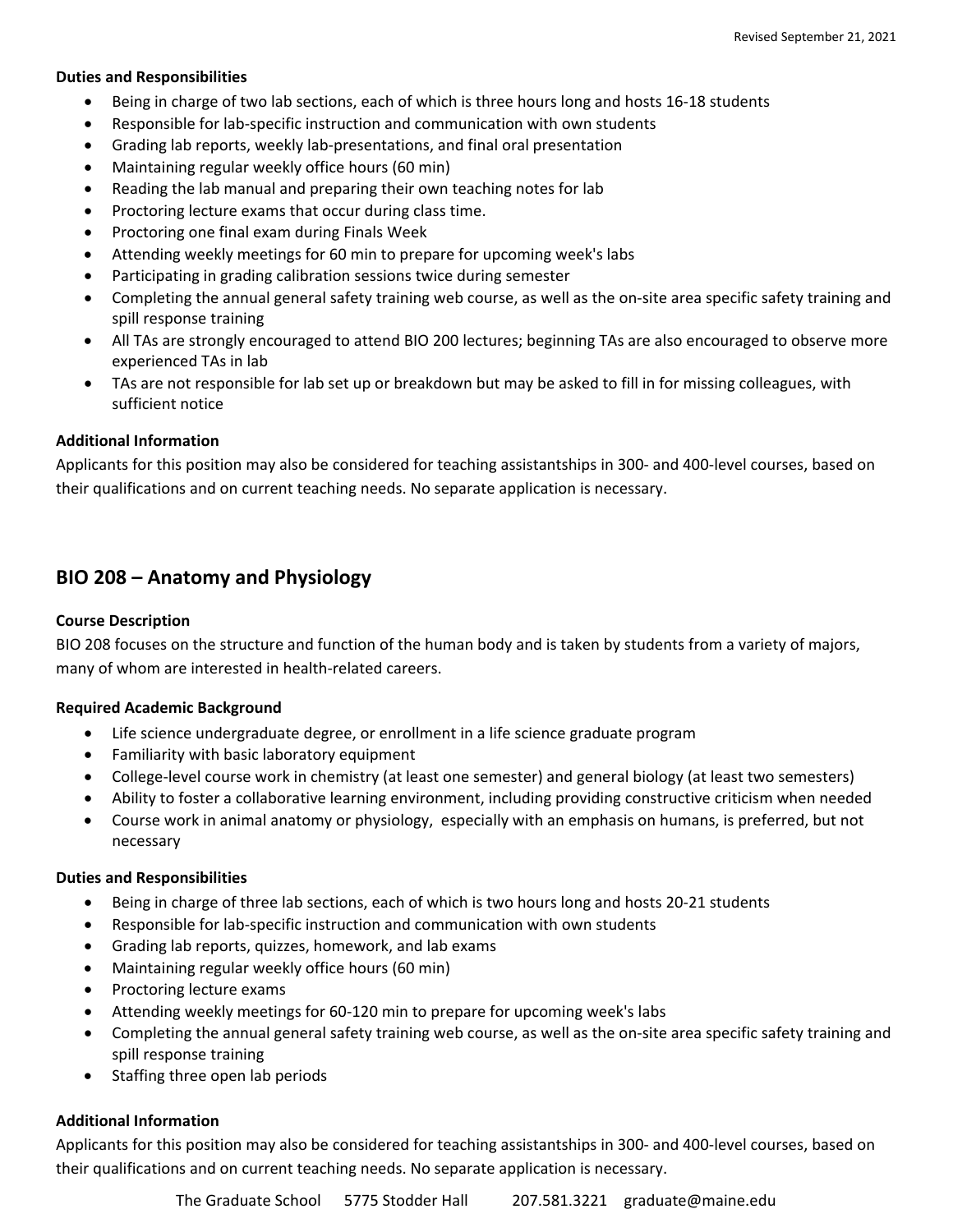# **BIO 223 – Biology: A Living Science Laboratory**

#### **Course Description**

BIO 223 is a laboratory course accompanying a non-major biology course (BIO 221 – Biology: A Living Science) and is focused on examination of the processes and principles of science across disciplines. Exercises are presented from topics such as ecology, evolution and cellular biology.

#### **Required Academic Background**

- Life science undergraduate degree, or enrollment in a life science graduate program
- Familiarity with basic laboratory equipment
- Basic knowledge of statistics
- Ability to foster a collaborative learning environment, including providing constructive criticism when needed
- Previous teaching experience is preferred, but not necessary

#### **Duties and Responsibilities**

- Being in charge of three lab sections, each of which is two hours long and hosts 18 students
- Responsible for lab‐specific instruction and communication with own students
- Grading lab reports, quizzes, homework, and lab exams
- Maintaining regular weekly office hours (60 min)
- Meeting with the course coordinator on a weekly basis in order to prepare for weekly labs, and to discuss any issues with content, grading, or aspects of student performance
- Preparing for the content of the lab prior to teaching it
- Reporting to the lab earlier than the start time to make sure that all components are available for student activities on a given lab day
- Providing students with feedback on assignments in a timely fashion, in order to maximize student improvement
- Attending lecture as needed
- Completing the annual general safety training web course, as well as the on‐site area specific safety training and spill response training

#### **Additional Information**

Applicants for this position may also be considered for teaching assistantships in 300‐ and 400‐level courses, based on their qualifications and on current teaching needs. No separate application is necessary.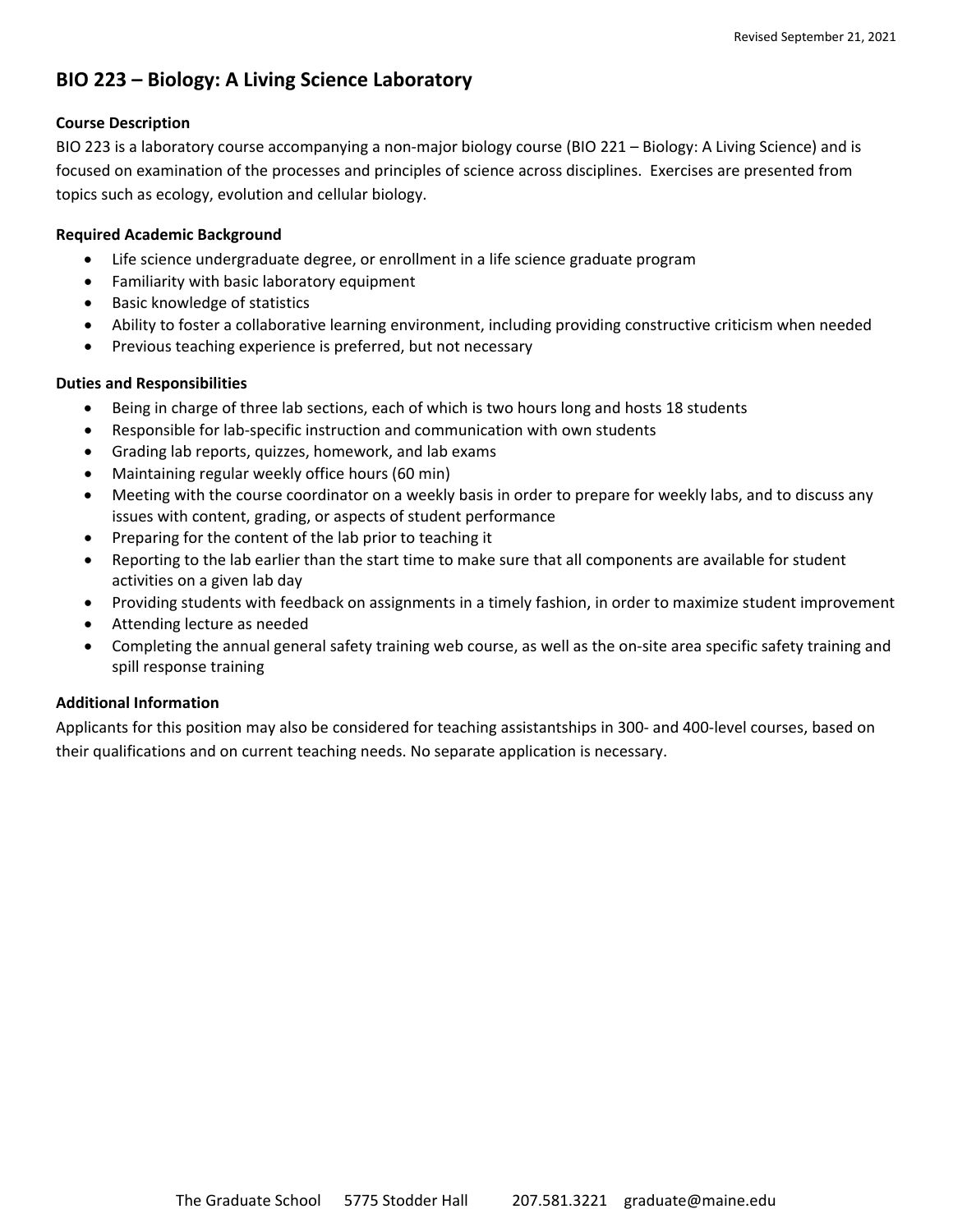## **Department of Chemistry Teaching Assistant**

#### **Courses**

Graduate students who are not Chemistry graduate students likely will teach general chemistry laboratories (CHY 123, CHY 124 and CHY 133).

#### **Expected Academic Background**

- The quintessential role of a TA in a chemistry laboratory is safety, and this requires an excellent understanding of chemistry.
- A solid understanding of chemistry and how to facilitate lab work safely are essential skills used by the TA to act autonomously, if the need arises, in response to an accident in the laboratory.

#### **Minimum Requirements to Teach General Chemistry Labs**

- Science or engineering undergraduate degree that must include:
	- o One year of General Chemistry
	- o One year of Organic Chemistry
- Additional laboratory experience in chemistry or a closely related field is preferred.

#### **Weekly Workload**

The workload for Chemistry TAs averages 20 hours per week, based on a 15‐week semester. TA duties vary somewhat week to week with some activities occurring periodically and others occurring weekly.

#### **Duties and Responsibilities**

- Teach three laboratory sections per week in fall semester. Teach two laboratory sections per week in spring semester and one laboratory section in the summer session. Depending on projected summer needs, some TAs teach three sections in the spring and do not teach in the summer. Each laboratory section typically has 16‐22 students.
- Labs are held in Aubert Hall at 2:10‐5:00 PM. There are a few morning labs also.
- To allow TA scheduling, all general chemistry TAs must be available every afternoon, Monday‐Friday, 2:00‐5:00 PM and Mondays 12:10‐1:30 PM.
- Participate in a general chemistry TA "boot camp" (7‐10 hours of training). The boot camp may occur in the week before the semester begins or in the first week of the semester.
- Complete the Department of Chemistry safety training program in addition to the University of Maine safety training.
- Take CHY 502 (a 1 credit course for general chemistry TAs; meets Mondays 12:10‐1:30 PM). Complete homework assignments for the CHY 502 course (fall semester). Course taken fall semester only.
- Attend a 1.5 hr weekly TA meeting (Monday 12:10‐1:30 PM) at which safety and lab techniques and issues related to specific labs will be discussed.
- Prepare for upcoming lab experiments and have laboratory and breakout room prepared in advance for students' arrival.
- Provide pre‐ and post‐lab lectures and work sessions.
- Be responsible for teaching safe chemical practices, maintaining a safe laboratory and be able to respond appropriately to a laboratory accident.
- Be knowledgeable with and able to demonstrate all lab techniques and instrument and software use (e.g. pH meters, UV‐Vis spectrometers, IR spectrometers, Inter‐Chem‐Net).
- Grade pre‐lab work, laboratory reports and other assignments. Grading involves use of an online website to download student work, upload graded work, and post grades.
- Proctor and help grade general chemistry exams (midterms and final) for lecture instructors.
- Maintain weekly office hours and be willing to make alternative arrangements to meet with students who have schedule conflicts with the posted office hours.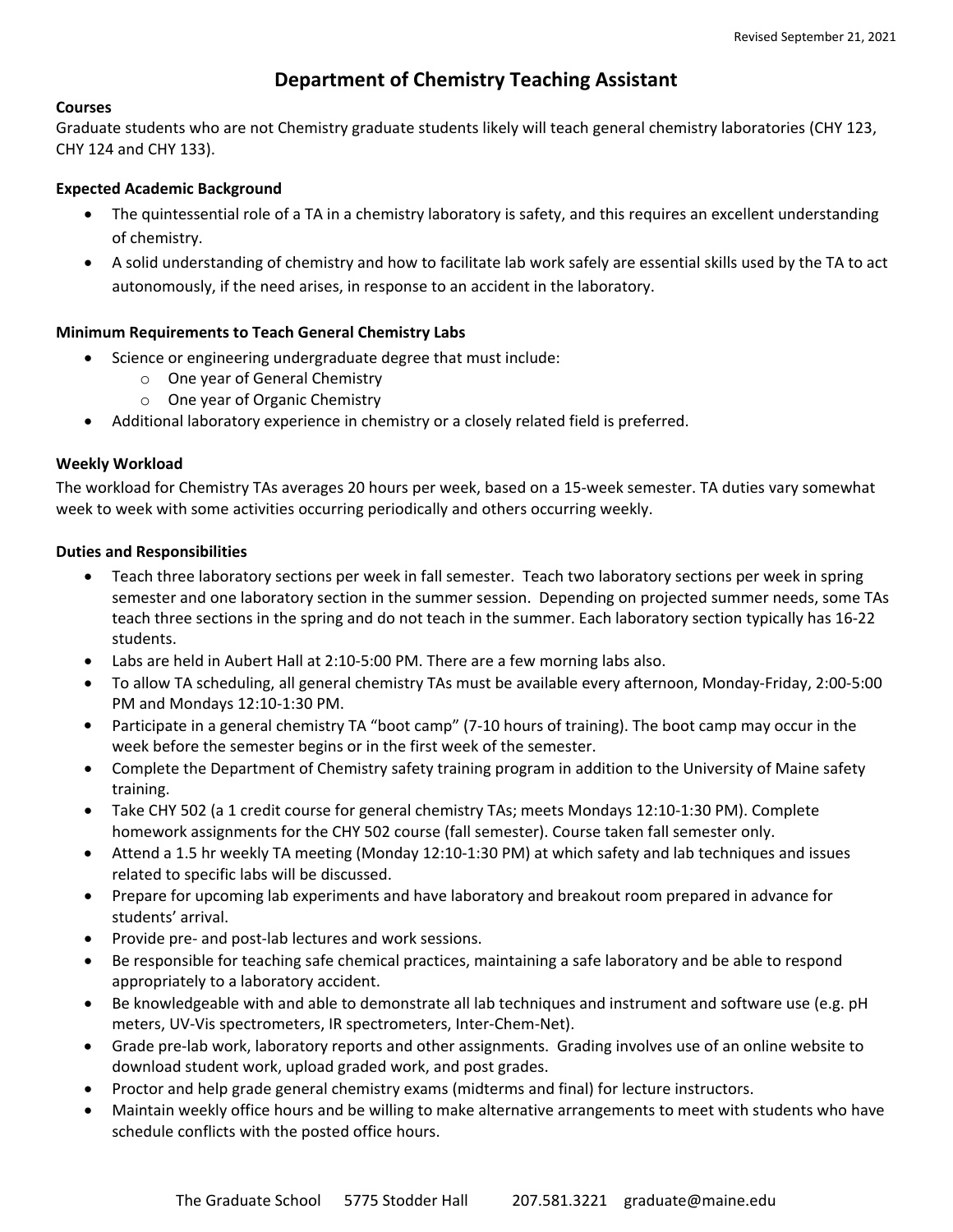## **Department of Mathematics and Statistics Teaching Assistants**

#### **Expected Academic Background**

A teaching assistant in the Department of Mathematics and Statistics has to have the necessary skills in mathematics to explain confidently and clearly the mathematics concepts in the course involved.

#### **Minimum Requirements**

- MAT 108
	- o A degree in a STEM field with successful completion of a course at the level of Calculus I.
	- o At least a minor in education or current enrollment in an education‐related program.
- MAT 122 Precalculus
	- $\circ$  A degree within the STEM fields with mathematics coursework equivalent to a minor in mathematics.
	- o Experience tutoring or assisting in a course at the precalculus level.
	- o Experience with collaborative learning classrooms is preferred.
- MAT 126 Calculus I
	- $\circ$  A degree within the STEM fields with mathematics coursework equivalent to a minor in mathematics.
	- o Experience tutoring or assisting in a course at the calculus I level.
	- o A major in mathematics is preferred.

#### **Duties and Responsibilities**

 Average 20 hours per week of preparation, instruction, individual assistance, and grading. Enrollment in the department's TA seminar for those who have not previously taken it.

Specifically:

- MAT 108
	- o Assisting a faculty member in the Department of Mathematics & Statistics with teaching one section of the course.
	- o Teaching the second section of the course.
- MAT 122 & MAT 126
	- o Each week the TAs will teach recitation sections on Tuesdays and/or Thursdays; in MAT 122 these will be 4 recitations of 75 minutes each; in MAT 126 these will be 6 sections of 50 minutes each.
	- o Working 3 hours per week in Math Lab.